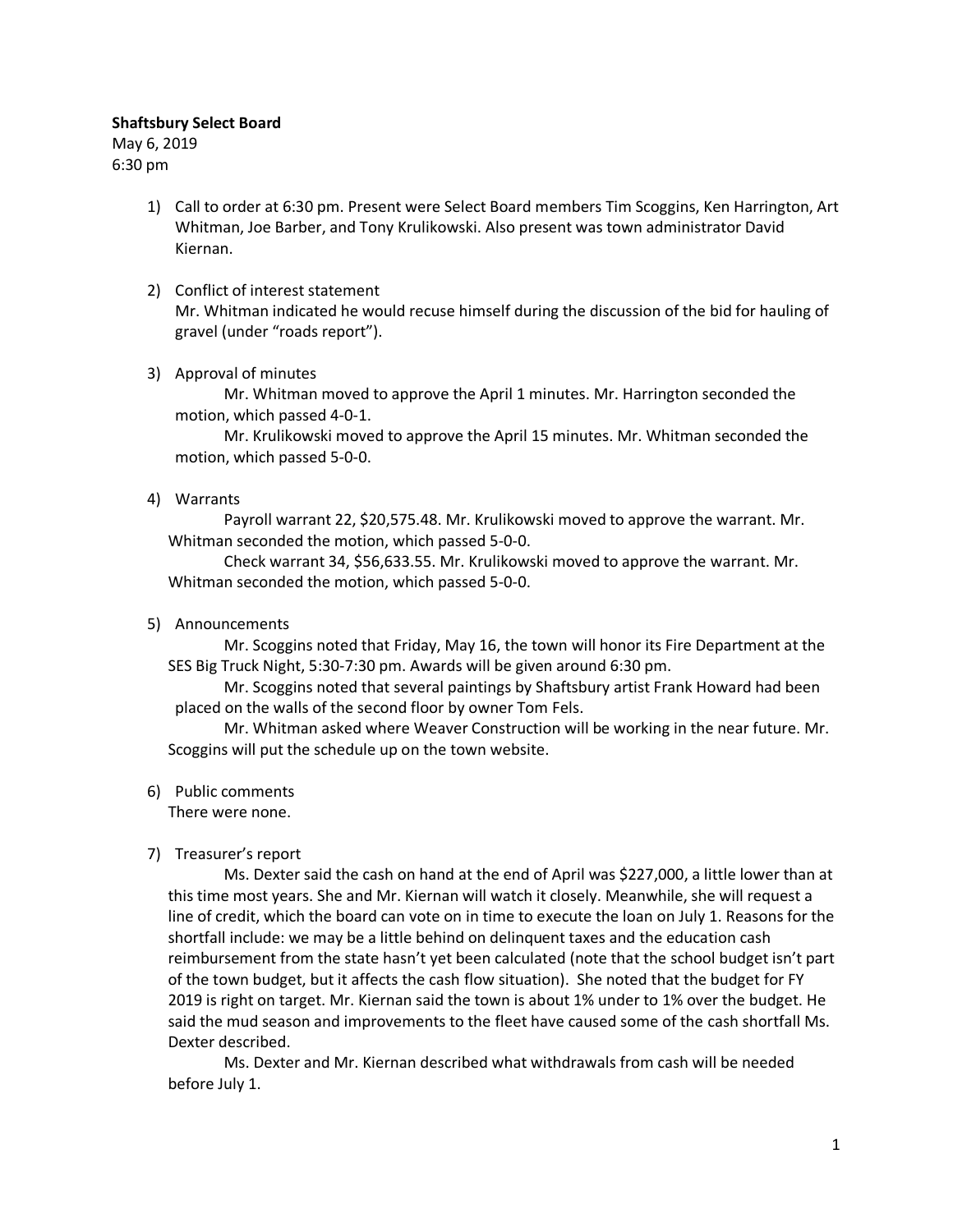Ms. Dexter described payments to the listers fund (\$1/parcel). She noted that the Cole Hall fund will be replenished by funds from the Trustees, which among other things will pay for the new furniture.

#### 8) Roads report

Mr. Kiernan said the crew is ditching, grading, picking up Green Up Day bags. Weaver is doing four projects around town, including an upcoming project next the apple orchard on West Mountain Rd. It will require closing the road. The new compactor should be delivered as early as this week. The town will not get a paving grant this year (the town has gotten a paving grant for two years running). There is some money in the paving fund, which may be used to work on aprons. Though the garage hasn't been formally assigned to the Town, Mr. Kiernan put the garage on the town insurance policy. Mr. Scoggins said, almost universally, town residents with whom he's talked urge him to do more work on the roads. Mr. Whitman reminded residents that planned work will require taking down trees in the right of way.

The board discussed a bid to haul aggregate from Wallingford Crushed Stone. The town is looking for a trucking company that could be on call to so haul. Mr. Whitman reiterated his conflict of interest and recused himself from the discussion. One bid was only was received and opened. A&K Agriservices bid \$7/ton to transport aggregate from the quarry to the town. Mr. Krulikowski moved to approve the bid. Mr. Harrington seconded the motion, which passed 4-0- 0.

9) Personnel Policy Amendment – Cellular Phone Usage

A decision was postponed. Mr. Whitman said he'd been called and asked why cell phones might be needed when the vehicles have two-way radios. Mr. Kiernan said a couple of vehicles don't have radios but will be getting them. Radios have better connectivity than cell phones.

# 10) Cole Hall/Garage Update

Mr. Kiernan said we're waiting for Morton to put the snow guards up. The town is holding the last payment of \$121,000; a couple of minor things remain to be completed.

#### 11) Other business

None

# 12) Review of action items

In process:

- Water fountains at Howard Park: Mr. Kiernan said we have a contract and have purchased a fountain. (No water will be provided at Cleveland Park.) Security cameras are up and running. Pickleball users could purchase nets, which would be stored in a locked box, if they wish.
- The Trustees will soon schedule a meeting at which Mr. Kiernan and Mr. Scoggins will be present, in part to discuss cemetery funds.
- Mr. Scoggins said he's been working with Michael Batcher at BCRC to map internet connectivity survey responses. Mr. Batcher will also help map cell phone responses.

To do:

• Put Weaver schedule on website.

# 13) Adjournment